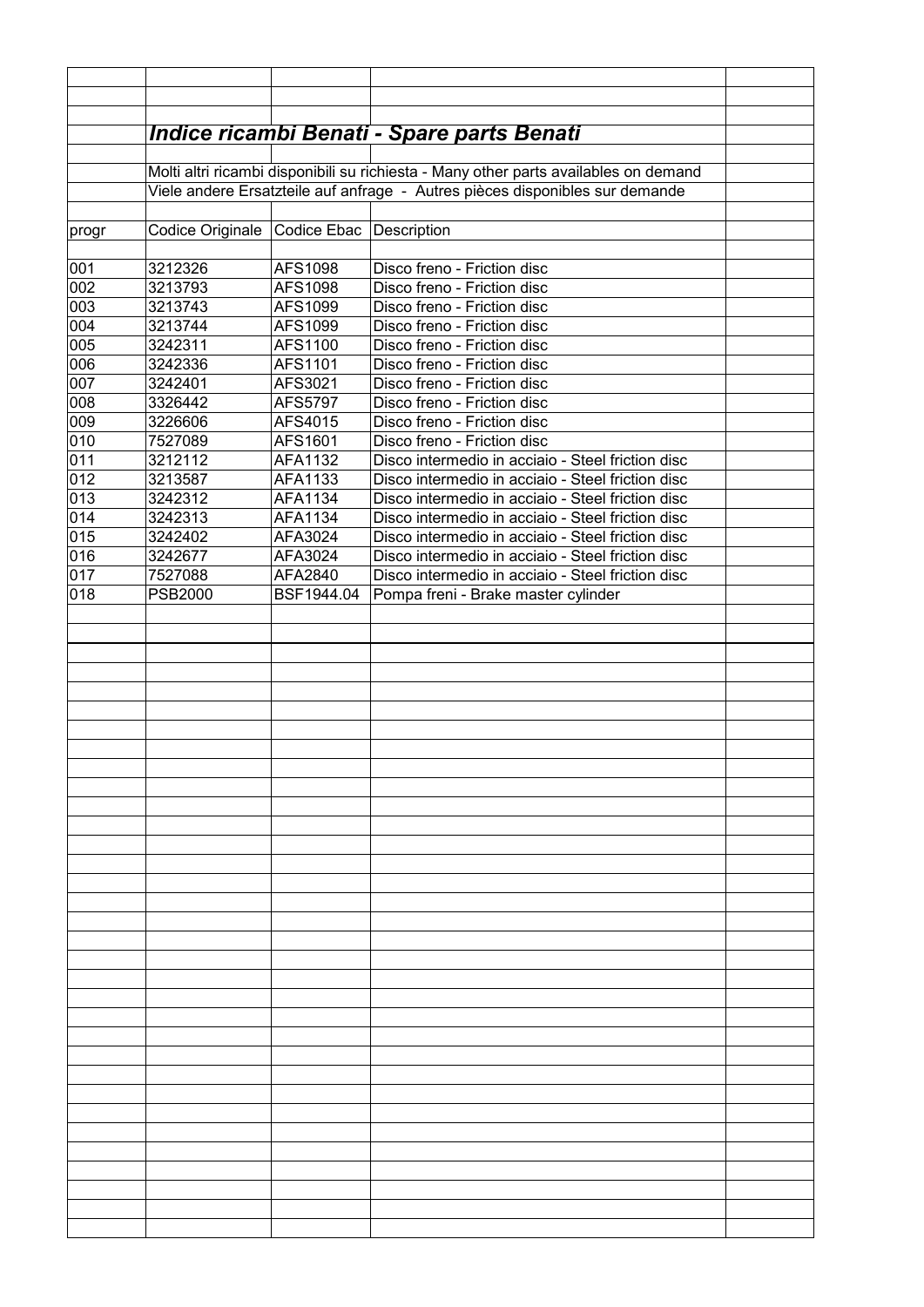| <b>RICAMBI</b><br>Ricambi Benati<br><b>EBAC</b> |             |                                                                                             | Spare parts Benati                        |
|-------------------------------------------------|-------------|---------------------------------------------------------------------------------------------|-------------------------------------------|
| 125                                             | 135<br>سيست | 18x1.5<br>12 X 1,25<br>$-1$ $-1$<br><b>EBAC PARTS</b><br>$\Omega$<br>90 <sup>°</sup><br>260 | 18x1.5<br>$-1$<br>12 X 1,25<br>$C^*$<br>▫ |
| Ebac code                                       |             | Description                                                                                 |                                           |
| BT112.022                                       |             | Brake master cylinder                                                                       |                                           |
|                                                 |             |                                                                                             |                                           |





*Ricambi EBAC Via M. Buonarroti N° 11 - 42023 - Cadelbosco Sopra - Reggio Emilia - ITALY* www.ricambiebac.it - info@ricambiebac.it - P.I. 02481240352 - tel/fax +390522917720